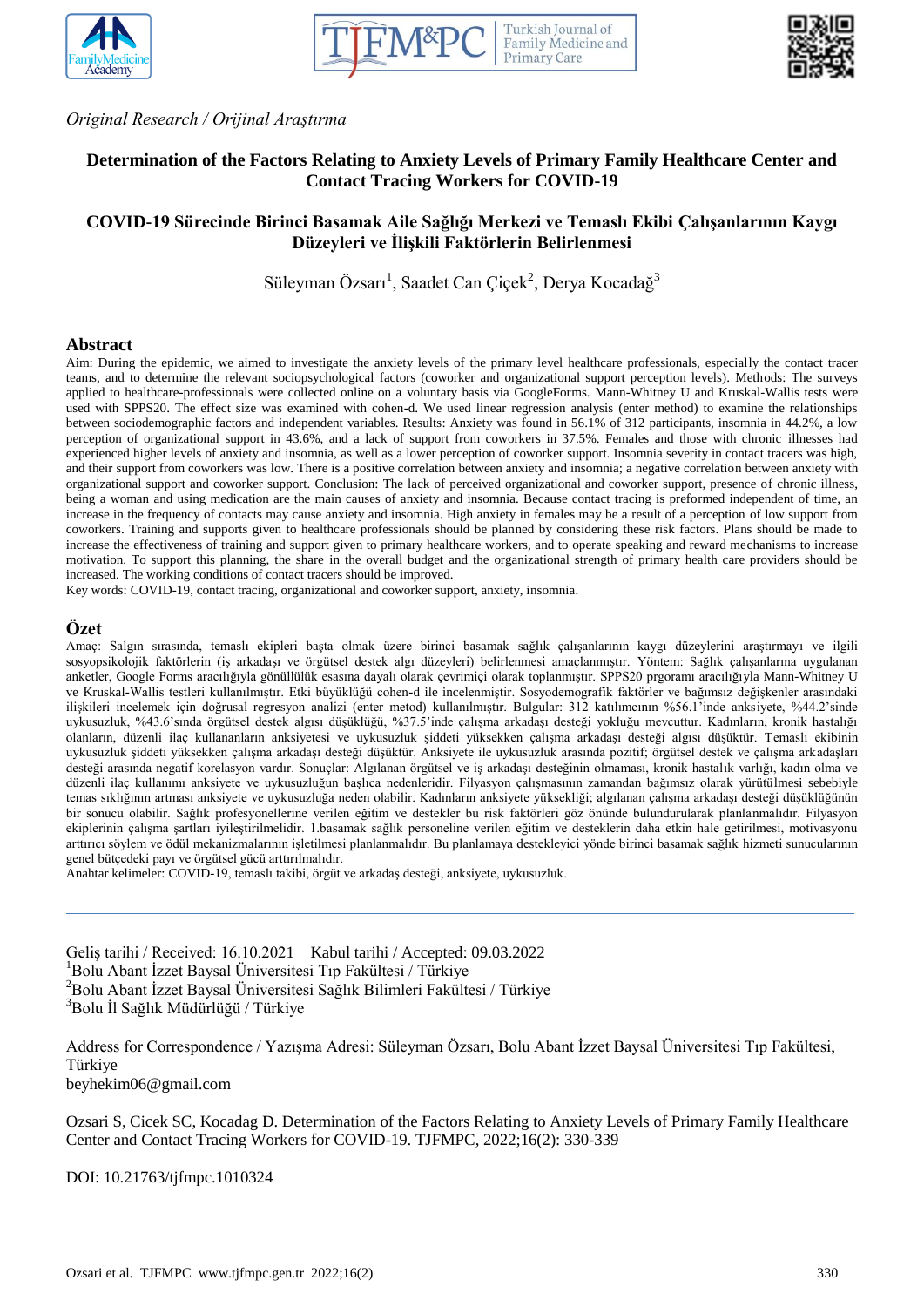## **Introduction**

The New Coronavirus Illness (COVID-19) appeared in the Chinese city of Wuhan on 31 December 2019, and spread rapidly to other countries, threatening all of humanity with a pandemic.<sup>1</sup> In Turkey, the first case was confirmed on 11 March  $2020^2$ ; and the WHO declared COVID-19 to be a public health emergency of international importance. Because the virus has the ability to spread from person to person and the high death rates, emergency prevention and treatment strategies were required<sup>3,4</sup>; and taking these characteristics of the virus into account, it was necessary to take measures to restrict movement and to reduce the rates of infection.<sup>5</sup> In the absence of pharmaceutical measures, ways to control the spread of the virus are more source control and prevention of infection.<sup>6</sup> In Turkey, the first step in combating infectious diseases when cases are reported is contact tracing, with the aim of establishing the agent, source, and path of infection of the disease.<sup>7</sup> Contact tracing work is of critical importance in preventing the spread of the disease and being able to effectively initiate and carry out health monitoring by establishing the agent and source at an early stage.<sup>6</sup> As part of this work, since 24 July, 5.35% of the total population have been tested as part of this work, and the proportion of cases in the country has been determined as 5.02%. In addition, the fatality rate in Turkey of 2.49%<sup>8</sup> is lower than the world average of 4.05% and that of countries with high death rates such as the USA (3.56%), Italy (14.3%), France (17.8%) and Iran (5.36%).9 It is thought that faster and earlier identification of possible cases by effective contact tracing over the whole country will be effective.

COVID-19 transmission is a source of psychological distress not only for the general public, but also for health care workers. <sup>3,10,11</sup> The growing number of diagnosed and suspected cases, the very heavy work load, the shortage of personal protective equipment, the widespread coverage by the media, the shortage of specific medications and inadequate emotional support may all cause an increase in the mental burden of health care workers.<sup>12</sup> Anger, anxiety, insomnia, and stress can be triggered by fear of contracting the virus, uncertainty about the pandemic, the safety of coworkers, loneliness, and high personal expectations.<sup>10</sup>

The support of coworkers is a concept to explain the support which comes from those a person works with under the same job description<sup>13</sup> and which can affect a person's perception of their work environment. Coworkers have the potential to enrich a person's work experience and their perception of the organization, and are a source of support, lightening the workload.<sup>14</sup> Organizational support theory can be defined as organizational values, taking account of workers' contributions and happiness. In places where workers see equal organizational treatment, support from their superiors and rewards for working well, workers will place a greater value on their institutions in return for a high level of support according to this theory, and make greater efforts to achieve the aims of the institution, showing loyalty and effort in return for material and social rewards. Belief in having institutional support not only reduces the stress of the workplace but at the same time helps to combat work-related fatigue which can lead to depression<sup>15-17</sup> and has positive effects on mental health by securing positive work attitudes and results.<sup>18</sup>

It has been found that health workers' psychosocial and mental states are affected by the pandemic $12,19-22$  and that rates of post-traumatic stress disorder, depression, and anxiety are higher in primary healthcare workers who are in the closest contact with cases both in the acute and in the recovery phases.<sup>23</sup> Psychological problems such as stress or insomnia which may occur because of work load in health workers performing contact tracing in the field carry the risk of increasing COVID-19 related morbidity and mortality rates when reduced organization and coworker support by preventing effective contact tracing.

## **Materials and Methods**

This cross-sectional type of study was planned with the aim of providing standardization for studies on determining anxiety levels in primary contact tracers and family health center workers during COVID-19, bringing under control the insomnia and stress which may result, and strengthening institutional ties by providing training with organizational and coworker support.

The population of the study consisted of all family health center (FHC) workers (n=211) and all contact tracer (n=104) workers in Bolu. All FHC and contact tracer workers were reached, and so there was no sampling. Three FHC workers who refused to take part in the research were excluded from the study.

Collection of research data was performed using a sociodemographic description form, the Generalized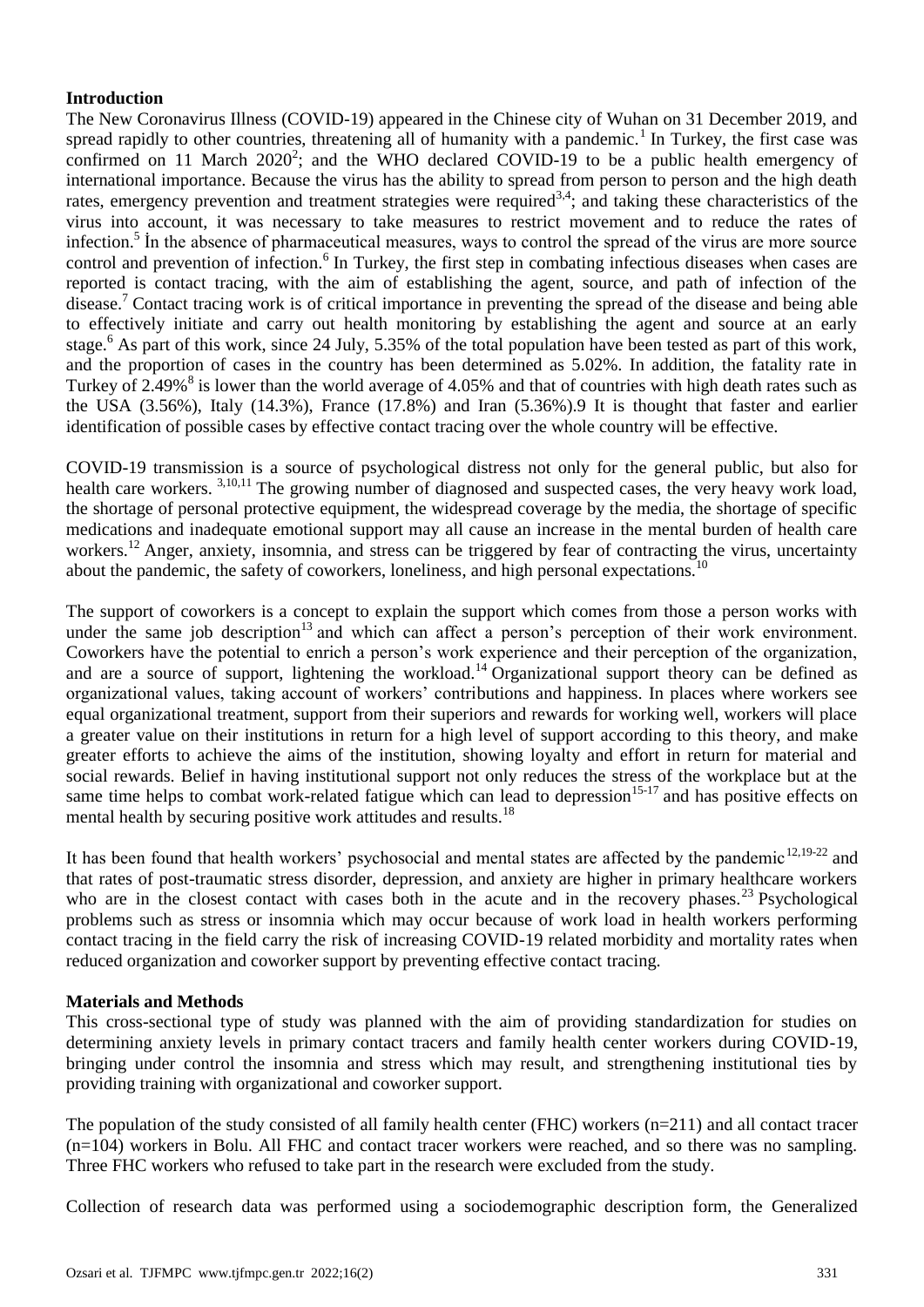Anxiety Disorder-7 Scale  $(GAD-7)^{24,25}$  the Insomnia Severity Index  $(ISD)^{26,27}$  the Organizational Support Index (OSI) and the Coworkers Support Index (CSI).<sup>28</sup>

Information was given online about the study, and approval to take part in the study was obtained electronically. All data collection instruments were applied online on a voluntary basis using Google Forms. The data collection process was conducted in accordance with the rules of the most recent version of the Helsinki Declaration. The study was conducted with the permission of the Ethics Committee of Bolu Abant İzzet Baysal University, No. 199, dated 22 June 2020. Participants were informed that information would be coded and that confidentiality would be maintained.

**Sociodemographic Description Form:** This form was created by the researchers, and recorded the participants' age, gender, marital status, title, years of work, the field of work, whether they had children, smoking and alcohol consumption, whether they had a chronic illness, their regular use of a medication, their status regarding COVID-19 and protective equipment training, their feeling of being protected during an intervention, and their anxiety compared with before COVID-19.

**The Generalized Anxiety Disorder-7 Scale (GAD-7)<sup>24</sup>:** This is a four-way Likert-type scale of seven items, scored from 0 to 3. A score of 0-4 indicates no anxiety, 5-9 moderate anxiety, 10-14 high anxiety, and 15-21 severe anxiety. Turkish validity and reliability testing were performed by Konkan et. al.<sup>25</sup> and the Cronbach alpha coefficient was 0.852.

**Insomnia Severity Index (ISI)<sup>26</sup>:** This is a five-way Likert type scale, with seven items scored from 0 to 4. A score of 0-7 is categorized as insomnia at a clinically insignificant level, 8-14 as lower threshold, 15-21 as clinically moderate insomnia, and 22-28 as clinically severe insomnia. Turkish validity and reliability were tested by Boysan et.al.27 and the Cronbach alpha coefficient was 0.790.

**The Organizational Support (OSI) and Coworker Support (CSI) Indices<sup>28</sup>:** These indices are five-way Likert-type scales with items scored from 0 to 5. The OSI has 12 items, and the CSI has nine. Turkish validity and reliability testing were performed by Giray and Sahin28 the Cronbach alpha coefficient was 0.930. The reliability of the scales was 0.935 for GAD-7, 0.692 for ISI, 0.954 for OSI, and 0.964 for CSI, so that all scales were reliable.

## **Statistical Analysis**

The data was analyzed using the SPSS20 package. In addition to the Kolmogorov-Smirnov test, skewnesskurtosis coefficients were used to assess normal distribution conformity. The medians of groups that didn't have a normal distribution were compared, and the Mann-Whitney U test was used to compare two independent groups, and the Kruskal-Wallis test was used to compare three or more independent groups. Bonferroni correction was used to determine the difference between groups when the difference was significant.Correlation analysis was used for the relationship between continuous variables. Effect size was examined with Cohen's d, and effect dimension with Cohen's r. Cohen's d:0.20 was accepted as a small effect, d:0.50 as a moderate effect, d:0.80 as a large effect, r:0.10 as a low effect, r:0.30 as a moderate effect, and r≥0.50 as a high effect.<sup>29</sup> Independent variables in the linear regression model (enter method) in which GAD-7 was accepted as a dependent variable were ISI, OSI and CSI scores. In addition, the categoric variables of gender, having children, marital status, and tobacco and alcohol use were analyzed in the model as dummy variables, and as a result only the variables of gender (reference group: female) and having children (reference group: I have children) were found to be significant for the linear regression model ( $p<0.05$  and  $F_{4,307}$ :106.347). In order to identify the problem of multicollinearity, the limits of VIF(Variance Inflation Factor)<10, tolerance<2, and Durbin-Watson<2.5 were checked, and the conformity of residuals to normal distribution was examined, taking skewness-kurtosis coefficients of  $\pm 1$  as a base.<sup>30</sup> A statistical significance level of p<0.05 was taken as significant.

#### **Results**

It was found that 46.2% of the participants were physicians and that 53.8% were health personnel other than physicians; 66.7% were employed at a family health center, and 33.3% in contact tracing teams. Also, 65.7% of the participants were female and 34.3% were male; 75% were married and 69.2% had children; 25% stated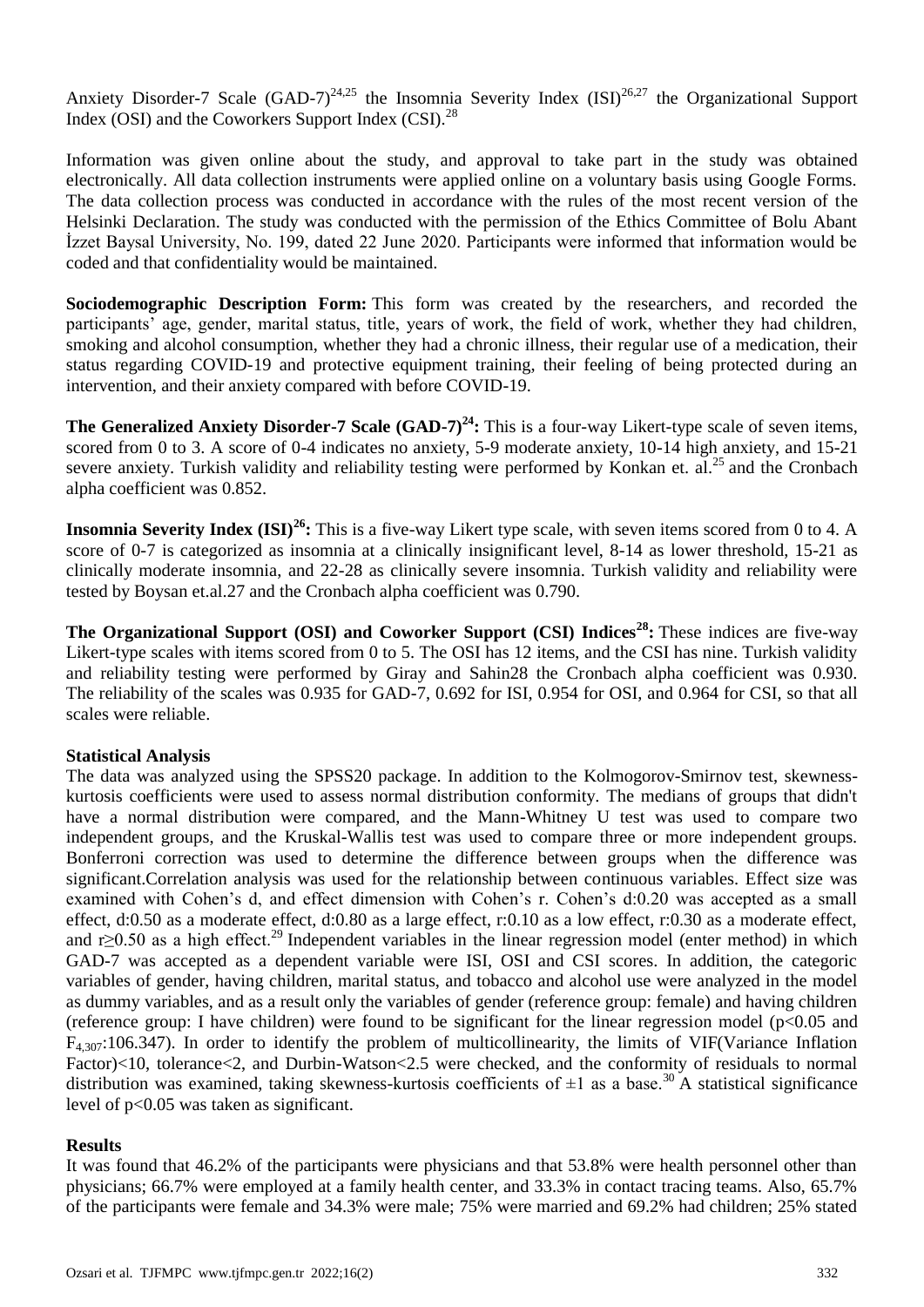that they had regular medication utilization due to chronic disease, 26.6% that they smoked, and 8% that they consumed alcohol. It was also found that 89.4% had protective equipment, 93.6% had received training on COVID and 67.6% had had no difficulties in obtaining protective equipment; the anxiety levels of 61.5% of participants had increased compared with before COVID, but 81.1% thought that they were partially or fully protected during the intervention. The mean age of the participants was  $36.92\pm8.09$  years, and they had been working for 13.88±8.48 years (Table 1).

|                                                              |                                       | $\overline{X}$ ± ss | Median (Min-Max.)   |
|--------------------------------------------------------------|---------------------------------------|---------------------|---------------------|
| Age                                                          |                                       | 36.92±8.09          | 37.00 (21.00-54.00) |
| <b>Years of work</b>                                         |                                       | 13.88±8.48          | 13.00 (0.00-32.00)  |
|                                                              |                                       | $\mathbf n$         | $\frac{0}{0}$       |
| Gender                                                       | Female                                | 205                 | 65.7                |
|                                                              | Male                                  | 107                 | 34.3                |
|                                                              | Physician                             | 144                 | 46.2                |
| <b>Position</b>                                              | Other (Nurse+Midwife+Health official) | 168                 | 53.8                |
| <b>Marital status</b>                                        | Married                               | 234                 | 75.0                |
|                                                              | Single                                | 78                  | 25.0                |
| <b>Having children</b>                                       | Yes                                   | 216                 | 69.2                |
|                                                              | N <sub>o</sub>                        | 96                  | 30.8                |
| Area of work                                                 | Family Health Center                  | 208                 | 66.7                |
|                                                              | Contact tracing                       | 104                 | 33.3                |
| <b>Chronic illness</b>                                       | Yes                                   | 62                  | 19.9                |
|                                                              | N <sub>o</sub>                        | 250                 | 80.1                |
| medication<br><b>Regular</b>                                 | Yes                                   | 78                  | 25.0                |
| utilization due to chronic<br>disease                        | N <sub>o</sub>                        | 234                 | 75.0                |
|                                                              | Yes                                   | 83                  | 26.6                |
| <b>Smoking</b>                                               | N <sub>o</sub>                        | 229                 | 73.4                |
| <b>Alcohol consumption</b>                                   | Yes                                   | 25                  | 8.0                 |
|                                                              | N <sub>o</sub>                        | 287                 | 92.0                |
| <b>Received</b><br>training<br>in                            | Yes                                   | 279                 | 89.4                |
| protective equipment                                         | N <sub>o</sub>                        | 33                  | 10.6                |
| <b>Received</b><br>training<br>on                            | Yes                                   | 292                 | 93.6                |
| <b>COVID</b>                                                 | No                                    | 20                  | 6.1                 |
|                                                              | Yes                                   | 24                  | 7.7                 |
| <b>Difficulty</b><br>obtaining<br>in<br>protective equipment | N <sub>o</sub>                        | 211                 | 67.6                |
|                                                              | Partly                                | 77                  | 24.7                |
|                                                              | Yes                                   | 118                 | 37.8                |
| Thinking that protected                                      | No                                    | 59                  | 18.9                |
| during intervention                                          | Partly                                | 135                 | 43.3                |
| of<br>anxiety<br><b>Assessment</b>                           | Increased                             | 192                 | 61.5                |
| levels compared to before No changed                         |                                       | 98                  | 31.4                |
| <b>COVID</b>                                                 | Decreased                             | 22                  | 7.1                 |
|                                                              |                                       |                     |                     |

Table 1. Participants' Demographic Characteristics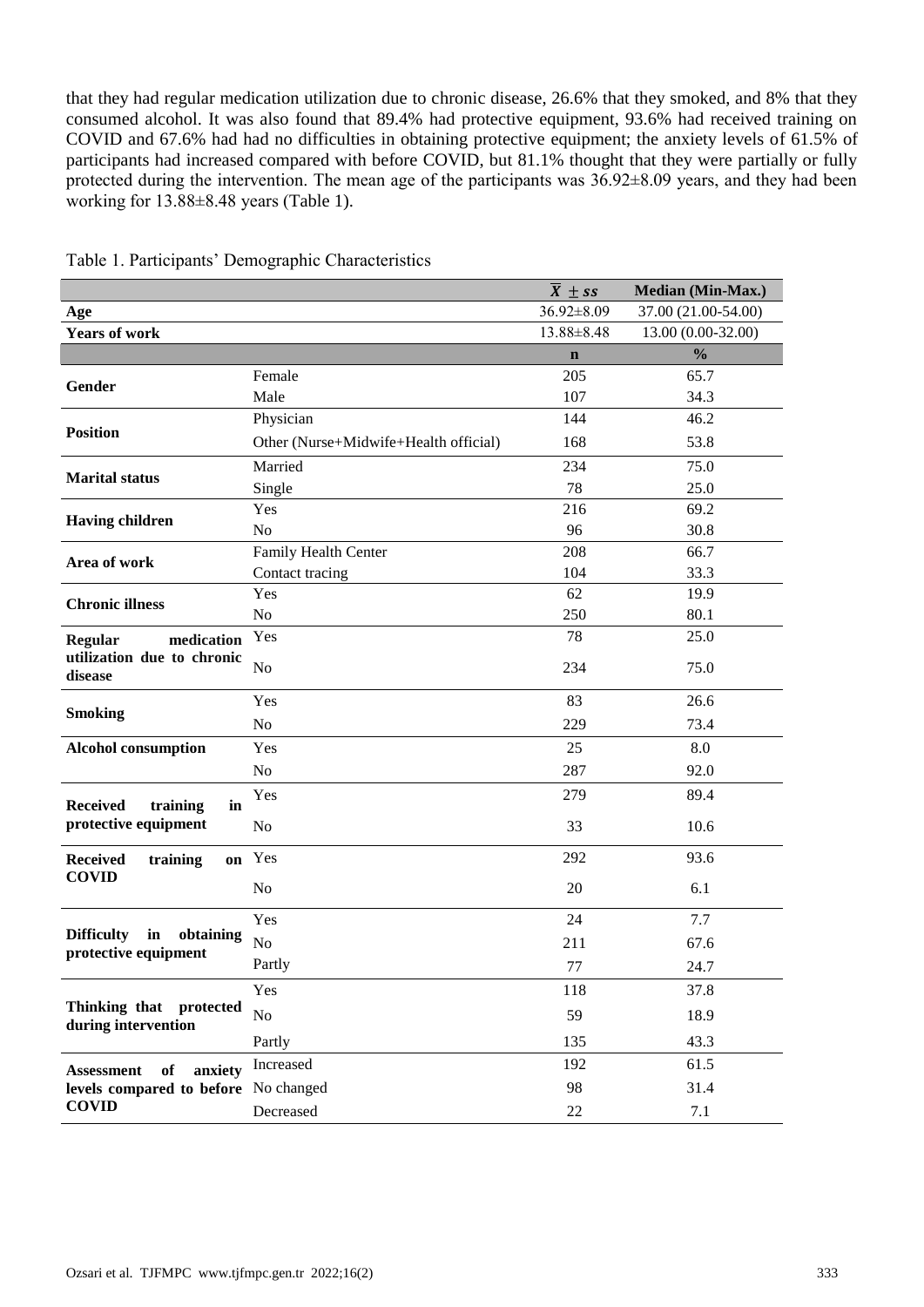When the anxiety levels of participants' assessed, it was found that 43.9% did not have anxiety (2.32 $\pm$ 1.39), 29.5% had moderate anxiety (6.52 $\pm$ 1.27), 13.5% had high anxiety (11.90 $\pm$ 1.46), and 13.1% had severe anxiety  $(17.71\pm2.18)$ . According to the results of ISI, 55.8% had insomnia at a clinically insignificant level (4.89±1.56), 33.7% had lower threshold insomnia (10.27±1.93), 9.3% had moderate insomnia (17.14±1.94), and 1.3% had severe insomnia (24.00±0.00). It was found that the perception of organizational support (56.4%) and of coworker support (62.5%) among the participants was above average (Table 2).

|                                                     |                        |                                   | $n$ (%)                 | $\overline{X}$ ± ss | %95 Lower- Upper |
|-----------------------------------------------------|------------------------|-----------------------------------|-------------------------|---------------------|------------------|
| <b>Generalized</b>                                  |                        | No anxiety $(0-4)$                | 137 (%43.9)             | $2.32 \pm 1.39$     | $2.09 - 2.56$    |
| <b>Anxiety</b><br>Disorder-7<br>$(GAD-7)$           |                        | Moderate anxiety (5-9)            | 92 (%29.5)              | $6.52 \pm 1.27$     | $6.26 - 6.78$    |
|                                                     | High anxiety $(10-14)$ | 42 (%13.5)                        | $11.90 \pm 1.46$        | $11.45 - 12.36$     |                  |
|                                                     |                        | Severe anxiety (15-21)            | 41 $(% 41 \times 13.1)$ | $17.71 \pm 2.18$    | $17.02 - 18.39$  |
| <b>Insomnia</b><br><b>Severity</b><br>(ISI)         |                        | Insignificant insomnia (0-7)      | 174 (%55.8)             | $4.89 \pm 1.56$     | $4.66 - 5.13$    |
|                                                     |                        | Lower threshold insomnia $(8-14)$ | 105 (%33.7)             | $10.27 \pm 1.93$    | $9.89 - 10.64$   |
|                                                     | Index                  | Moderate insomnia (15-21)         | 29 (%9.3)               | $17.14 \pm 1.94$    | $16.39 - 17.88$  |
|                                                     |                        | Severe insomnia (22-28)           | 4(%1.3)                 | $24.00\pm0.00$      | $24.00 - 24.00$  |
| <b>Perceived Organizational Support Index (OSI)</b> |                        |                                   |                         | $40.08 \pm 10.85$   | $38.87 - 41.29$  |
| <b>Coworker Support Index (CDI)</b>                 |                        |                                   |                         | $34.91 \pm 8.31$    | $33.98 - 35.83$  |

Table 2. Descriptive statistics of the scales

Examining Table 3, it is seen that for the variables of years of work, marital status, having children, drinking alcohol, smoking, the presence of someone in a risk group in the household, and difficulty obtaining protective equipment, GAD-7, ISI, OSI and CSI were not statistically significant(p>0.05). Anxiety and insomnia levels were higher in females than in males, but their perception of team support was lower (Cohen's d: 0.65, 0.49 and 0.36 respectively). According to gender, in perception of organizational support, there was no statistically significant difference. The anxiety of physicians was lower than that of other health workers, but their perception of organizational and team support was higher (Cohen's d:0.25; 0.16 and 0.27 respectively). There was no statistically significant difference between the anxiety and perception of organizational support of FHC and contact tracing workers, but the insomnia levels of contract tracers were higher, and their perception of team support was lower (Cohen's d:0.19 and 0.25 respectively). Perception of organizational support showed no significant difference according to the presence of a chronic illness. Anxiety and insomnia were higher in those who regularly used medication, but the perception of organizational support was lower (Cohen's d:0:63, 0.45 and 0.38 respectively). Perception of coworker support did not show a difference according to the use of medication. At the same time, anxiety and insomnia levels were higher in those with a chronic illness and those using medication (Cohen's d:0.077 and 0.053 respectively). Perception of team support was higher in those who had received training in protective equipment than in those who had not (Cohen's d: 0.33), but their anxiety, insomnia, and perception of organizational support were not significant. Anxiety and insomnia levels were highest in those who did not think they were protected, but their perception of organizational and team support was the lowest (Cohen's d:0.082, 0.046, 0.091 and 0.042 respectively). Anxiety and insomnia levels were highest in those who thought their anxiety levels had risen compared with before COVID-19(Cohen's d:0.200, 0.113 respectively); there was no statistically significant difference in the perception of organizational and coworker support.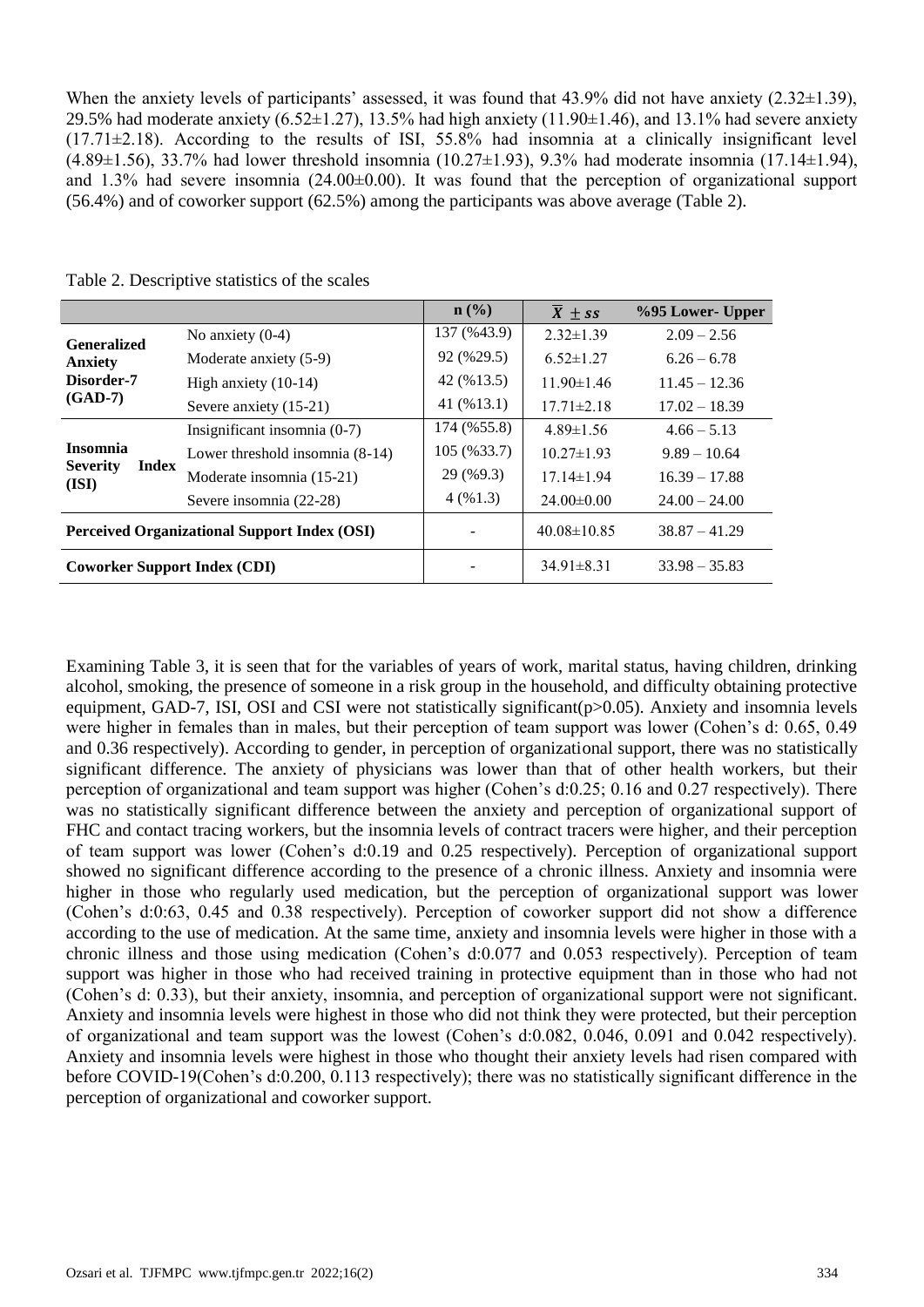|  |  |  |  | Table 3. Analysis of index differences according to demographic characteristics |
|--|--|--|--|---------------------------------------------------------------------------------|
|  |  |  |  |                                                                                 |
|  |  |  |  |                                                                                 |
|  |  |  |  |                                                                                 |

|                                                                                 | <b>GAD-7</b>            | <b>ISI</b>  | <b>OSI</b>              | <b>CSI</b>  |  |
|---------------------------------------------------------------------------------|-------------------------|-------------|-------------------------|-------------|--|
|                                                                                 | <b>Median (Min-Max)</b> |             |                         |             |  |
| **Gender                                                                        | $p=0.000*$              | $p=0.000*$  | $p=0.221$               | $p=0.000*$  |  |
| Female                                                                          | $6(0-21)$               | $7(2-24)$   | 41 $(12-60)$            | $35(9-45)$  |  |
| Male                                                                            | $4(0-17)$               | $6(1-18)$   | 44 (12-60)              | 36 (11-45)  |  |
| **Position                                                                      | $p=0.021*$              | p=0.086     | p=0.048*                | $p=0.002*$  |  |
| Physician                                                                       | $5(0-21)$               | $6.5(1-24)$ | 44 (12-59)              | $36(9-45)$  |  |
| Other                                                                           | $6(0-21)$               | $7(2-24)$   | $41(12-60)$             | $35(9-45)$  |  |
| **Work area                                                                     | $p=0.586$               | $p=0.041*$  | $p=0.324$               | $p=0.002*$  |  |
| <b>FHC</b>                                                                      | $5(0-21)$               | $7(1-24)$   | $41(12-60)$             | $36(9-45)$  |  |
| Contact tracing                                                                 | $5(0-21)$               | $8(2-21)$   | 43.5 (12-60)            | $35(9-45)$  |  |
| **Chronic illness                                                               | $p=0.000*$              | $p=0.001*$  | $p=0.134$               | $p=0.007*$  |  |
| Yes                                                                             | $9(0-21)$               | $9(2-24)$   | 40.5 (12-59)            | 34.5 (9-45) |  |
| N <sub>o</sub>                                                                  | $5(0-21)$               | $7(1-24)$   | 43 (12-60)              | $36(9-45)$  |  |
| ** Regular medication utilization due to<br>chronic disease                     | $p=0.000*$              | $p=0.001*$  | $p=0.007*$              | $p=0.062$   |  |
| Yes                                                                             | $9(0-21)$               | $8.5(2-24)$ | 39 (12-58)              | $35(9-45)$  |  |
| N <sub>o</sub>                                                                  | $4(0-21)$               | $7(1-24)$   | 43 (12-60)              | $36(9-45)$  |  |
| **Protective equipment training                                                 | p=0.862                 | $p=0.529$   | $p=0.055$               | $p=0.033*$  |  |
| Yes                                                                             | $5(0-21)$               | $7(1-24)$   | 43 (12-60)              | $36(9-45)$  |  |
| N <sub>o</sub>                                                                  | $5(0-21)$               | $7(3-24)$   | 37 (12-60)              | 34 (9-45)   |  |
| *** Feeling of being protected                                                  | $p=0.000*$              | $p=0.000*$  | $p=0.000*$              | $p=0.003*$  |  |
| Yes                                                                             | $4(0-21)$               | $6(2-21)$   | 46 (12-60)              | $36(11-45)$ |  |
| No                                                                              | $10(1-21)$              | $9(3-24)$   | 36 812-59)              | 33 (9-45)   |  |
| Partly                                                                          | $6(0-21)$               | $7(1-24)$   | 42 (12-59)              | $36(9-45)$  |  |
| ***<br>of<br><b>Assessment</b><br>anxiety<br>levels<br>compared to before COVID | $p=0.000*$              | $p=0.000*$  | $p=0.079$               | $p=0.252$   |  |
| Increased                                                                       | $7(0-21)$               | $8(2-24)$   | $42(12-60)$             | $36(9-45)$  |  |
| No changed                                                                      | $3(0-20)$               | $5(1-16)$   | $43.5(16-60)$           | $36(11-45)$ |  |
| Decreased                                                                       | $5.5(0-17)$             | $6(3-17)$   | 39.5 (18-60)            | $35(20-45)$ |  |
| *sStatistically significant because p<0.05                                      | ** Mann-Whitney U test  |             | *** Kruskal-Wallis test |             |  |

An examination of Table 4 shows a positive correlation between anxiety levels and insomnia (Cohen's r:0.12), a moderate negative correlation between anxiety levels and organizational support(Cohen's r:0.89), and a moderate negative correlation between anxiety levels and coworker support(Cohen's r:0.89).

Anxiety was analyzed to be a dependent variable in the linear regression model (enter model) and the variables ISI, OSI and CSI as continuous measurement variables, gender, having children, marital status, smoking and alcohol consumption as dummy variables, and as a result the variables ISI, OSI, gender (reference group: female), and having children (reference group: I have children) were found to be significant for the linear regression model (F4.307:106.347). Distribution of the dummy variables conformed to the normal distribution, with VIF<10, tolerance<2 and Durbin-Watson<2.5. 58.1% of variability which may occur in anxiety can be explained by insomnia, organizational support, gender, and having children (R2=0.581). One unit of variation in insomnia will raise anxiety by 0.761 units, being female 1.521 units, and having children 1.196 units, while a one-unit increase in perceived organizational support will lower anxiety by 0.098 units. The variable of coworker support was not significant for the linear regression equation ( $p>0.05$ ) (Table 4).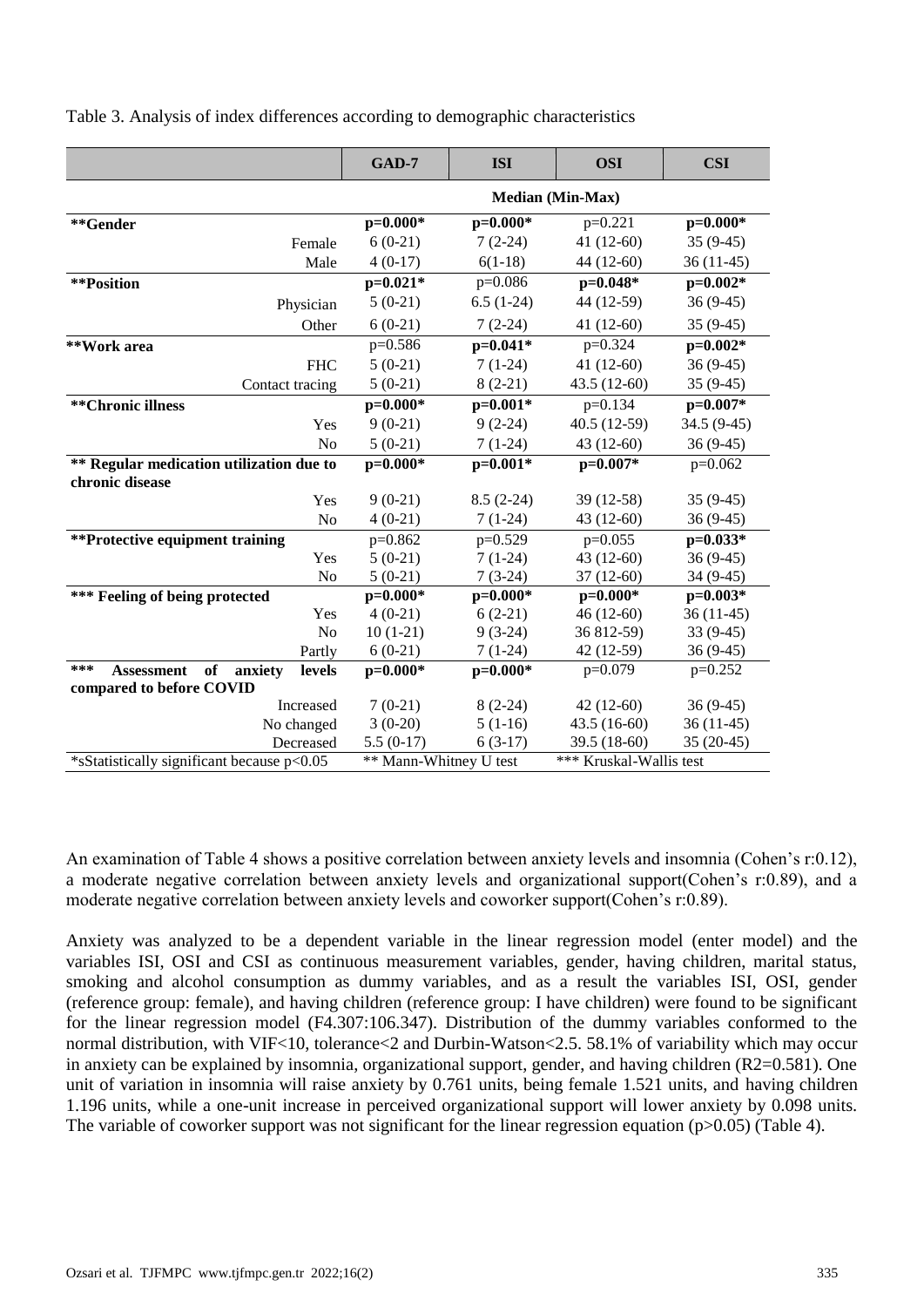Table 4. Correlation and regression analysis between indices

|                                           | <b>ISI</b>                |                                    | <b>OSI</b>          | <b>CSI</b> |          |  |  |
|-------------------------------------------|---------------------------|------------------------------------|---------------------|------------|----------|--|--|
| $GAD-7$                                   |                           | 0.721<br>$-0.404$                  |                     |            | $-0.308$ |  |  |
| p value                                   |                           | $0.000*$                           |                     |            | $0.000*$ |  |  |
|                                           | Coefficients <sup>a</sup> |                                    |                     |            |          |  |  |
|                                           |                           |                                    | <b>Standardized</b> |            |          |  |  |
|                                           |                           | <b>Unstandardized Coefficients</b> |                     |            |          |  |  |
|                                           | B                         | <b>Std. Error</b>                  | <b>Beta</b>         |            | Sig.     |  |  |
| (Constant)                                | 2.797                     | 1.085                              |                     | 2.579      | $0.010*$ |  |  |
| <b>ISI</b>                                | .761                      | .048                               | .636                | 15.989     | $0.000*$ |  |  |
| <b>OSI</b>                                | $-.098$                   | .020                               | $-192$              | $-4.943$   | $0.000*$ |  |  |
| Gender (dummy)                            | 1.521                     | .439                               | .131                | 3.469      | $0.001*$ |  |  |
| Having children (dummy)                   | 1.196                     | .441                               | .100                | 2.713      | $0.007*$ |  |  |
| $R^2: 0.581$<br><b>Model R: 0,762</b>     |                           | Durbin-Watson: 1.941               | $Residuals:\pm 1$   |            |          |  |  |
| *Statistically significant because p<0.05 |                           |                                    |                     |            |          |  |  |

## **Discussion and Conclusion**

Even though health workers are focused on the struggle to save lives and see risks as a normal part of their work during the COVID-19 pandemic<sup>31</sup>, they may overlook such critical topics as becoming infected or being the source of infection, separation from their families, burnout in the face of events which they have experienced such as the loss of a patient or a colleague, stress, or their state of psychological wellbeing. It has been determined by our study that the decreased support of the team and the institution, especially the sleep disorder, increases the anxiety on the employee and decreases the trust in the organization together with the team harmony in the practice. Anxiety which emerged in the uncertainty of the first months of the pandemic<sup>32</sup> was higher in females<sup>12</sup>; but as the pandemic advanced, it was seen that although this difference remained significant, it was decreased. It is thought that this result may have been affected by the spread of the disease and an increase in the length of time of informing the public. As well as this, perceived coworker support for women contacted in the study was low, and this may be a risk factor for anxiety. An increase in the frequency of contact with patients wears out health workers both physically and psychologically, causing high-stress levels and insomnia. In addition, while approximately 35% of health workers have experienced insomnia during the COVID-19 outbreak<sup>10</sup> the frequency was found 44% in our study.

Working in high-risk areas such as family health centers or in-field teams establishing contact with infected persons is a cause of widespread stress disorder.<sup>20,33,34</sup> However, one reason for there being no significant difference in our study between anxiety levels in family health centers and contact tracers may be that because contact tracers did not have trouble obtaining protective equipment (68%) and their training and knowledge levels were high, they approached a suspected or known contact with greater caution. Although a difference was found in one study in anxiety and insomnia between field workers and primary health workers in an outpatients' department<sup>14</sup> in our study, no difference was found in anxiety, although field workers had more insomnia (contact tracers:8.66±4.41 and FHC:7.79±4.67). Contact tracers' working hours may have an impact on sleeping patterns, which can lead to insomnia.Considering the seriousness of the duties of healthcare workers in the pandemic, as well as the risk of infecting their families and other relatives, it is an important source of stress.<sup>35,36</sup> In addition, it can be said that factors such as not being isolated in women due to their social status and domestic roles increase the depth of anxiety and this situation reduces the perception of team support. The fact that women have higher anxiety is also supported by our study.<sup>37</sup> A rise in coworker support for women may secure a reduction in problems of anxiety and insomnia.

Workers who receive less organizational support have a greater tendency for conflict with their colleagues and generally believe their organizations less.<sup>16</sup> As health workers who feel that they are valuable for the organization, their feelings of trust towards their organizations will increase, they feel that their psychosocial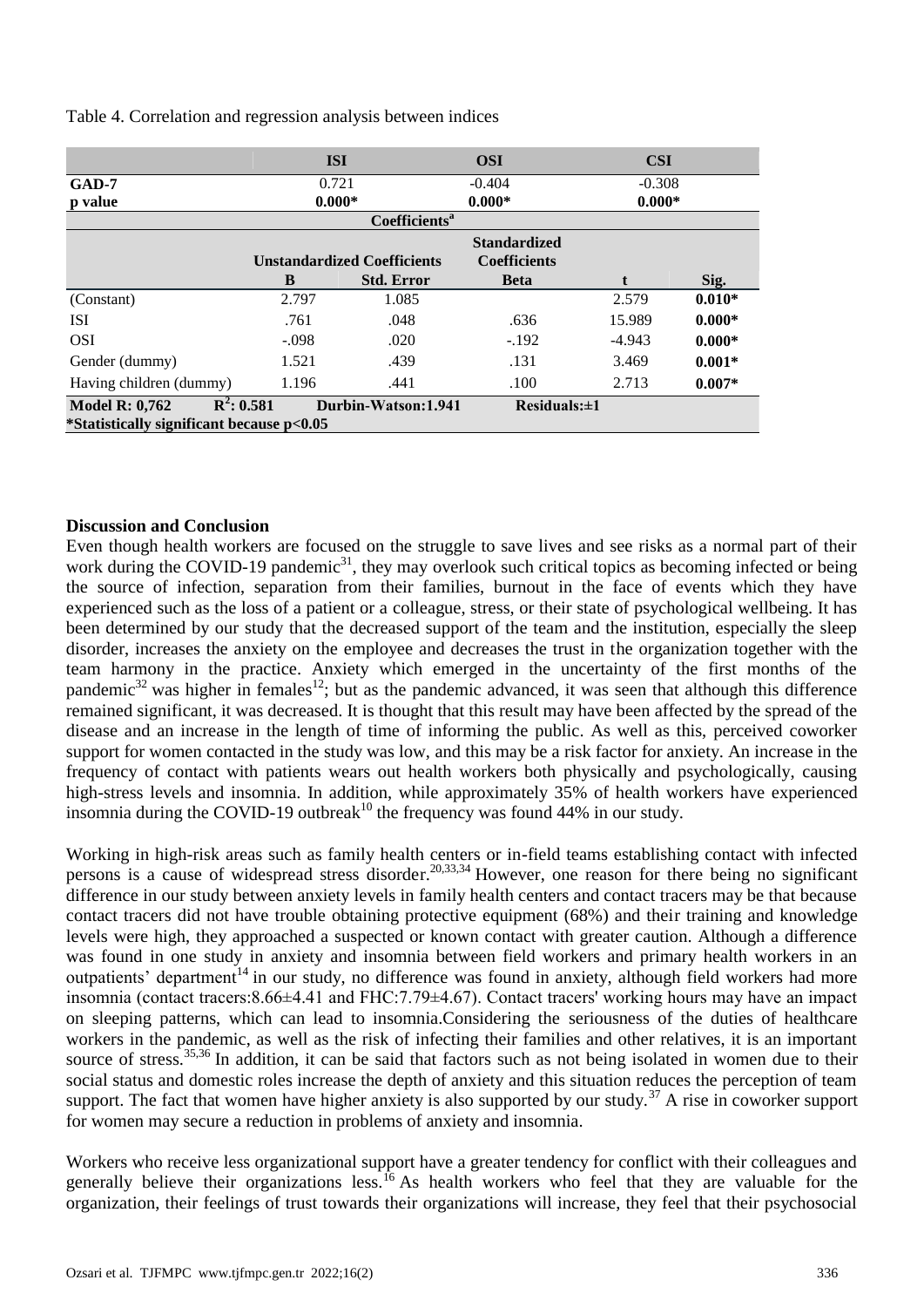needs are met.<sup>38,39</sup> The low organizational and coworker support for health workers can be improved by providing more frequent and specific theoretical and practical training based on position. To encourage motivation and focus, material and spiritual rewards can be planned in addition to the training. People will be more willing to put forth effort for the organization, and their bonds with the organization will be strengthened as their emotional needs, such as respect, acceptance, and support, are met in this way. As a result of the periodic furthering of individual psychological support, consistency of social support can reduce workers' need for psychosocial support.

### **Recommendations**

Studies have shown that levels of chronic psychiatric morbidity such as depression and anxiety after trauma can appear in the long term after events such as an outbreak of disease or a pandemic.<sup>40</sup> At such times, it has been shown that long-term effective support and in-service training are productive. The fact that doctors have more knowledge about infectious diseases than other health personnel may be an effective factor in lower anxiety levels. $^{20,34}$ 

Similar conclusions were reached in our study, and as well as providing data, training and support on a longterm, needs-based and regular basis in order to reduce anxiety and increase team support because the anxiety of heath personnel other than physicians was shown to be high, individual motivational interviews can be conducted with all health workers. Also, plans can be made to increase training on epidemic management and control in the field in the degree education of auxiliary health personnel.

Activities to reduce anxiety should be increased by better coordinating in-service training of contact tracing teams with field work; the problems experienced by primary healthcare workers should be communicated through the organizational hierarchy without delay, and solutions should be rapidly found. In addition, we feel that the lack of coworker support for health workers working in direct contact with cases at the primary level should be taken into account and team numbers should be increased to be able to manage the current situation, and that it would be beneficial to take into account the preferences and recommendations of health workers for colleagues when forming teams. In addition, teams should be given adequate rest time during their working hours.

#### **Limitations**

Our research has some limitations. First, when compared to face-to-face interviews, the intelligibility of the scope of the questions could not be assessed. Second, because the study is cross-sectional, it is impossible to determine the long-term effects of in-service training and support. Third, because of the pandemic's sudden onset, the psychological state of the individual prior to it cannot be assessed.

**Funding:** No funding was received for conducting this study.

**Conflict of Interest:** There are no conflicts of interest.

#### **References**

1. Li Q, Guan X, Wu P, Wang X, Zhou L, Tong Y, et al. Early transmission dynamics in Wuhan, China, of novel coronavirus– infected pneumonia. N Engl J Med. 2020;382:1199-1207. doi: 10.1056/NEJMoa2001316

2. HSGM. COVID-19 Rehberi Genel Bilgiler Epidemiyoloji ve Tanı: T.C. Sağlık Bakanlığı Halk Sağlığı Genel Müdürlüğü 3. Cheng L, Zheng W, Li M, Huang J, Bao S, Xu Q, et al. Citrus fruits are rich in flavonoids for immunoregulation and

potential targeting ACE2. Preprints 2020.

4. WHO. (World Health Organization) Coronavirus disease 2019.

5. García-Iglesias JJ, Martín-Pereira J, Fagundo-Rivera J, Gómez-Salgado J. Digital surveillance tools for contact tracking of infected persons by SARS-CoV-2. Revista espanola de salud publica. 2020; 94:e202006067.

6. Salathé M, Althaus CL, Neher R, Stringhini S, Hodcroft E, Fellay J, et al. COVID-19 epidemic in Switzerland: on the importance of testing, contact tracing and isolation. Swiss Med Wkly. 2020; 150:w20225-. doi: https://doi.org/10.4414/smw.2020.20225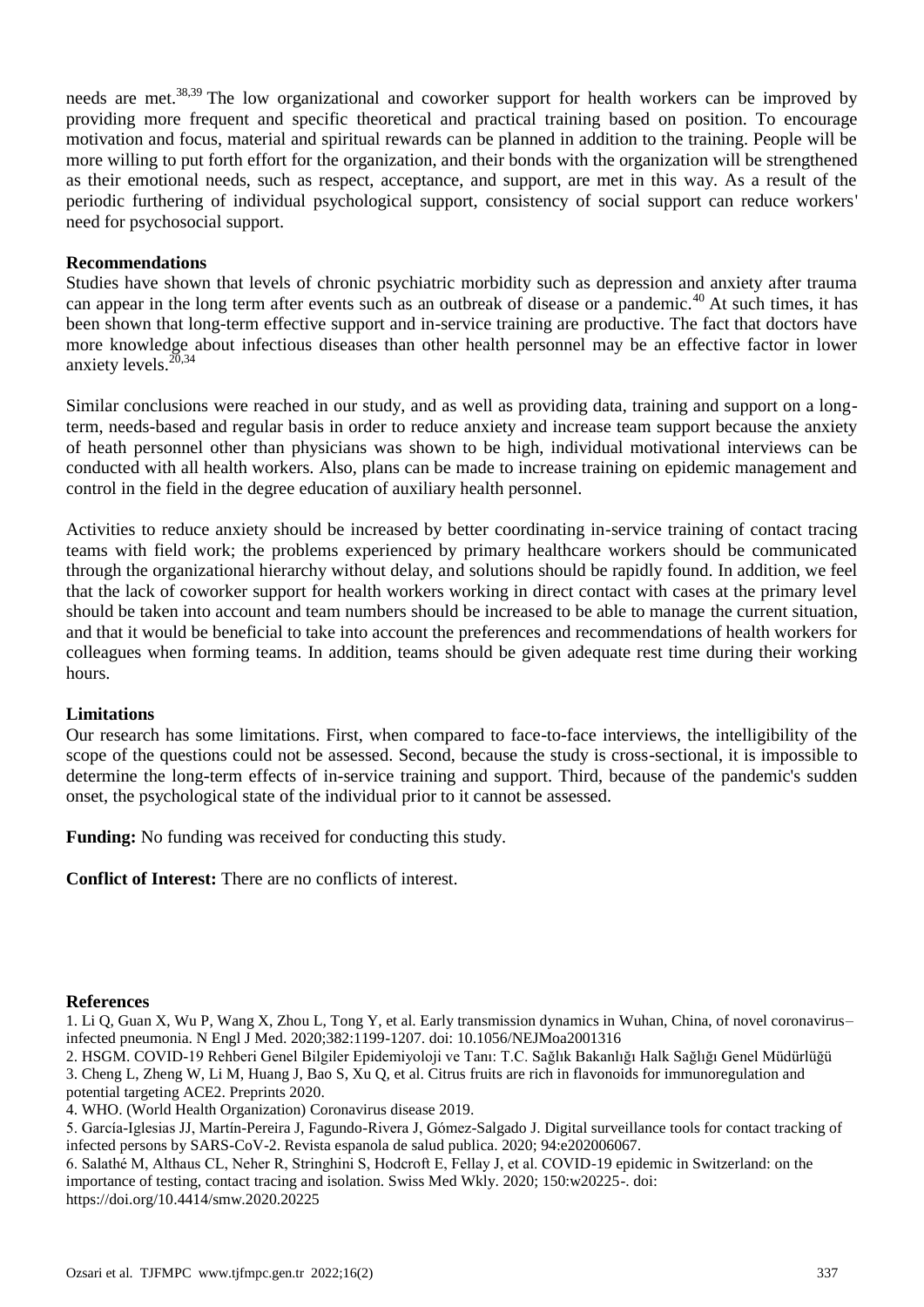7. HSGM. TC Sağlık Bakanlığı Bulaşıcı Hastalıklar İle Mücadele Rehberi.

8. https://covid19bilgi.saglik.gov.tr/tr/.

9. https://covid19.who.int/.

10. Zhang C, Yang L, Liu S, Ma S, Wang Y, Cai Z, et al. Survey of insomnia and related social psychological factors among medical staff involved in the 2019 novel coronavirus disease outbreak. Frontiers in Psychiatry. Apr 2020;11:306. doi: https://doi.org/10.3389/fpsyt.2020.00306

11. TürkToraksDerneği. Mesleksel Akciğer Hastalıkları Çalışma Grubu Sağlık Çalışanlarında COVID-19 Salgını Sırasında Mesleki Riskler Hakkında Bilgilendirme ve Öneriler.

12. Lai J, Ma S, Wang Y, Cai Z, Hu J, Wei N, et al. Factors associated with mental health outcomes among health care workers exposed to coronavirus disease 2019. JAMA network open. 2020 March; 3:e203976-e. doi: 10.1001/jamanetworkopen.2020.3976

13. Yoon J, Lim J-C. Organizational support in the workplace: The case of Korean hospital employees. Human Relations. 1999; 52:923-945.

14. Norling LR, Chopik WJ. The association between coworker support and work-family interference: A test of work environment and burnout as mediators. Frontiers in Psychology. 2020 May; 11:819.

15. Allen MW, Armstrong DJ, Reid MF, Riemenschneider CK. Factors impacting the perceived organizational support of IT employees. Information & Management. December 2008; 45(8):556-563.

16. Al-Omar HA, Arafah AM, Barakat JM, Almutairi RD, Khurshid F, Alsultan MS. The impact of perceived organizational support and resilience on pharmacists' engagement in their stressful and competitive workplaces in Saudi Arabia. Saudi Pharmaceutical Journal. 2019 November; 27(7):1044-1052.

17. Robaee N, Atashzadeh-Shoorideh F, Ashktorab T, Baghestani A, Barkhordari-Sharifabad M. Perceived organizational support and moral distress among nurses. BMC Nursing. 2018 January; 17(2):1-7.

18. Qiu T, Yang Y, Liu C, Tian F, Gu Z, Yang S, et al. The association between resilience, perceived organizational support and fatigue among Chinese doctors: A cross-sectional study. Journal of Affective Disorders. 2020 March; 265:85-90. 19. Rajkumar RP. COVID-19 and mental health: A review of the existing literature. Asian Journal of Psychiatry. 2020

August;52:102066.

20. Kang L, Ma S, Chen M, Yang J, Wang Y, Li R, et al. Impact on mental health and perceptions of psychological care among medical and nursing staff in Wuhan during the 2019 novel coronavirus disease outbreak: A cross-sectional study. Brain, Behavior, and Immunity. 2020 July;87:11-17.

21. Chen Q, Liang M, Li Y, Guo J, Fei D. & Wang, J.(2020). Mental health care for medical staff in China during the COVID-19 outbreak. The Lancet Psychiatry. 2020 April;7(4):e15-e6.

22. Dong L, Bouey J. Early Release-Public Mental Health Crisis during COVID-19 Pandemic, China. Emerg Infect Dis. 2020 July;26(7): 1616-1618. Doi: 10.3201/eid2607.200407

23. Duan L, Zhu G. Psychological interventions for people affected by the COVID-19 epidemic. The Lancet Psychiatry. 2020 April; 7(4):300-302.

24. Löwe B, Decker O, Müller S, Brähler E, Schellberg D, Herzog W, et al. Validation and standardization of the Generalized Anxiety Disorder Screener (GAD-7) in the general population. Medical Care. 2008 Mar;46(3):266-274.

25. Konkan R, Şenormanci Ö, Güçlü O, Aydin E, Sungur MZ. Yaygın Anksiyete Bozukluğu-7 (YAB-7) testi türkçe uyarlamasi, geçerlik ve güvenirliği. Archives of Neuropsychiatry/Noropsikiatri Arşivi. 2013; 50. doi: 10.4274/npa.y6308 26. Bastien CH, Vallières A, Morin CM. Validation of the Insomnia Severity Index as an outcome measure for insomnia research. Sleep Medicine. 2001 July;2(4):297-307. doi: https://doi.org/10.1016/S1389-9457(00)00065-4

27. Boysan M, Güleç M, Beşiroğlu L, Kalafat T. Uykusuzluk Şiddeti Indeksi'nin Türk örneklemindeki psikometrik özellikleri. Anadolu Psikiyatri Dergisi. 2010 September;11(3):248-252.

28. Giray MD, Sahin DN. Algilanan Örgütsel, Yönetici ve çalisma arkadaslari destegi ölçekleri: geçerlik ve güvenirlik çalismasi. Turk Psikoloji Yazilari. 2012 December;15(30):1-9.

29. Cohen J. Statistical Power Analysis for the Behavioral Sciences: 2 Ed. Hillsdale. NJ: Erlbaum. ; 1988.

30. Büyüköztürk Ş. Veri Analizi El Kitabı: Pegem Akademi; 2015.

31. Zhang SX, Sun S, Jahanshahi AA, Alvarez-Risco A, Ibarra VG, Li J, et al. Developing and testing a measure of COVID-19 organizational support of healthcare workers–results from Peru, Ecuador, and Bolivia. Psychiatry Research. 2020 September;291:113174. doi: https://doi.org/10.1016/j.psychres.2020.113174

32. Zhang W-r, Wang K, Yin L, Zhao W-f, Xue Q, Peng M, et al. Mental health and psychosocial problems of medical health workers during the COVID-19 epidemic in China. Psychotherapy and Psychosomatics. 2020 July; 89(4):242-250.

33. Wu P, Fang Y, Guan Z, Fan B, Kong J, Yao Z, et al. The psychological impact of the SARS epidemic on hospital employees in China: exposure, risk perception, and altruistic acceptance of risk. The Canadian Journal of Psychiatry. 2009; 54(5):302-311. doi: https://doi.org/10.1177/070674370905400504

34. Maunder R, Hunter J, Vincent L, Bennett J, Peladeau N, Leszcz M, et al. The immediate psychological and occupational impact of the 2003 SARS outbreak in a teaching hospital. Cmaj. 2003 May;168(10):1245-1251.

35. Sun D, Yang D, Li Y, Zhou J, Wang W, Wang Q, et al. Psychological ımpact of 2019 novel coronavirus (2019-NCoV) outbreak on health workers in China. Epidemiology & Infection. 2020;148:e96:1-6. doi:

https://doi.org/10.1017/S0950268820001090

36. Saatçi E. COVID-19 pandemisi ve sağlık çalışanları. Türkiye Aile Hekimliği Dergisi 2020;24(4):172-4.

37. Güre MD, Karataş M, Özdemir HF, Duyan V. Fear of COVID-19 among healthcare workers in filiation teams: predictive role of sociodemographic, organizational and resilience factors. 2021;46(4):1459-1467. Çukurova Medical Journal. doi: